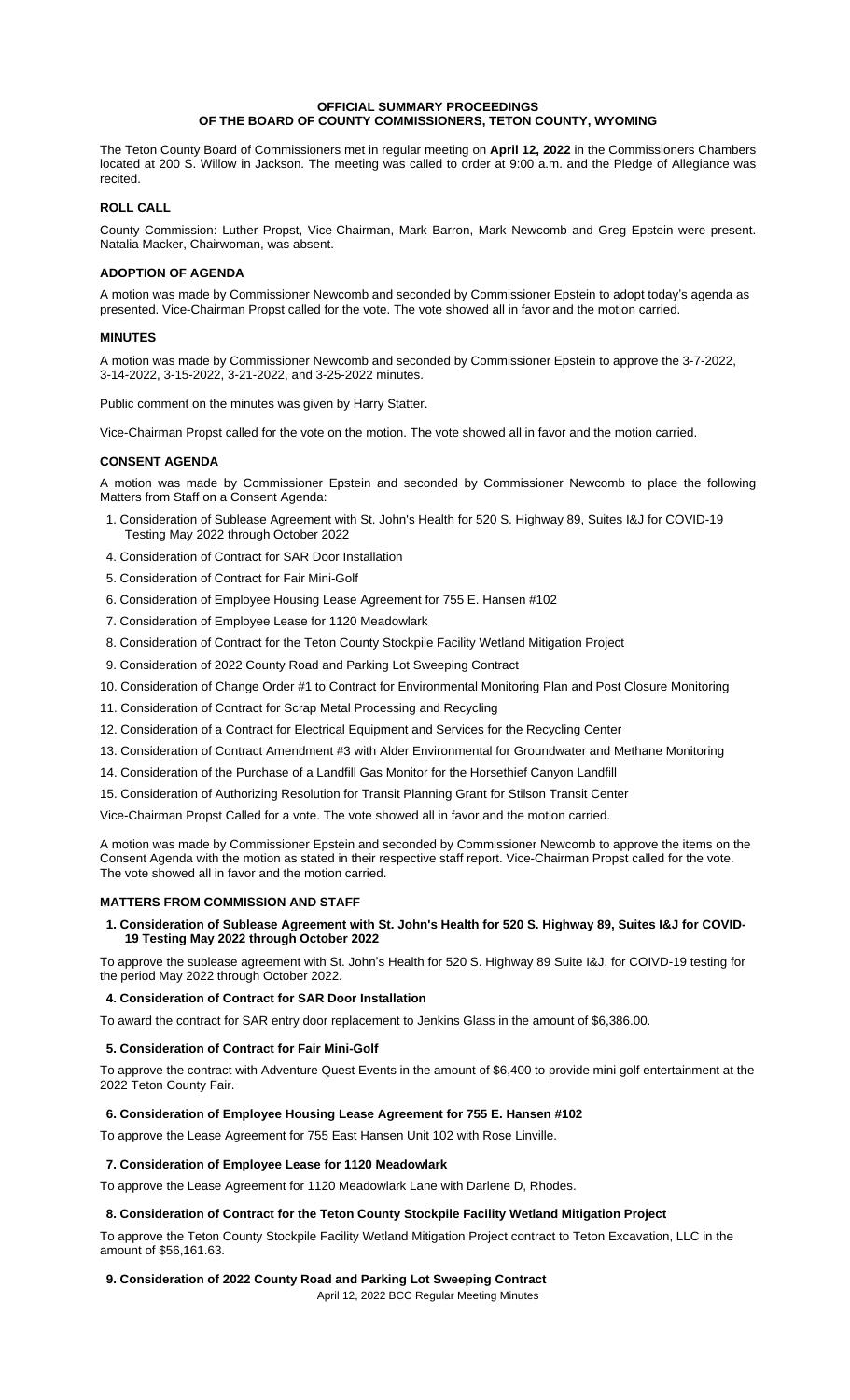To approve the 2022 Teton County Roads and Parking Lots Sweeping Project contract with Idaho Traffic Safety in the amount of \$60,000.00.

## **10. Consideration of Change Order #1 to Contract for Environmental Monitoring Plan and Post Closure Monitoring**

To approve Change Order #1 to Contract P20146774-2 with Golder Associates USA, Inc. in the amount of \$7,581 for total contract price of \$164,387 to complete the Environmental Monitoring Plan and post closure monitoring procurement process for the Horsethief Canyon Landfill.

## **11. Consideration of Contract for Scrap Metal Processing and Recycling**

To approve the Contract with Western Metals Recycling for scrap metal and tin can bundle processing and recycling based on the bidder's per ton proposal for payment to Teton County.

### **12. Consideration of a Contract for Electrical Equipment and Services for the Recycling Center**

To approve a contract with Mountain Electrical for the materials and services necessary to connect the Revolution Sort System to electrical service at the Recycling Center in the amount of \$8,851.00.

### **13. Consideration of Contract Amendment #3 with Alder Environmental for Groundwater and Methane Monitoring**

To approve Contract Amendment #3 with Alder Environmental for \$24,572.00 to perform WDEQ-required environmental monitoring, reporting, and analysis at the Horsethief Canyon Landfill, with a new expiration date of December 31, 2022.

# **14. Consideration of the Purchase of a Landfill Gas Monitor for the Horsethief Canyon Landfill**

To approve the purchase and delivery of a GEM5000 Portable Gas Extraction Monitor Model AA0-01 and accessories in the amount of \$15,557.30 utilizing funds from ISWR Fund 30.

## **15. Consideration of Authorizing Resolution for Transit Planning Grant for Stilson Transit Center**

To approve the Authorizing Resolution for a transit planning grant from WYDOT for Stilson Transit Center.

## **DIRECT CORRESPONDENCE**

- 1. Carlin Girard 3/8/2022 email regarding Good Neighbor Handbook
- 2. Pamela McIntosh 3/9/2022 email regarding Rafte J Lot 333
- 3. ACLU 3/9/2022 fax regarding Complaints Re: 24/7 Program
- 4. Jesse Askeland 3/9/2022 email regarding Sanchez and Ball v Teton County
- 5. Lloyd Dorsey 3/10/2022 email regarding Rafter J Lot 333
- 6. Dean Jones 3/10/2022 email regarding Alta Recreation
- 7. Connor Phillips 3/10/2022 email regarding Constituent Requests: Snake River and FIRE/EMS Salaries
- 8. Eva Denka 3/10/2022 email regarding Fire in the Mountains Permit
- 9. Maureen Mayer 3/10/2022 email regarding Snake River Recreational Easement
- 10. Don Frank 3/10/2022 email regarding Personal Property Declaration
- 11. Kelly Halpin 3/10/2022 email regarding Fire in the Mountains Festival Permit
- 12. Leif Routman 3/11/2022 email regarding Fire in the Mountains Festival
- 13. Lockharts 3/11/2022 email regarding Northern South Park 14. Chris Owen 3/11/2022 email regarding LVE Electric Car Program
- 15. Susan Berger 3/11/2022 email regarding Rafter J Lot 333
- 16. Susan Johnson 3/11/2022 email regarding JHHR Applications to Enable Donation
- 17. Katherine Davis 3/11/2022 email regarding Rafter J Lot 333
- 18. Kathie Brazinski 3/11/2022 email regarding Rafter J Lot 333
- 19. Bo Walden 3/12/2022 email regarding Fire in the Mountains Festival Permit Application
- 20. Mandy Lowe 3/14/2022 email regarding Rafter J Lot 333
- 21. Steven Lipp 3/14/2022 email regarding Rafter J Lot 333
- 22. Jana Stearns 3/14/2022 email regarding Request for Information Signage for Public Restrooms
- 23. Tim Young 3/14/2022 email regarding Snake River Public Lands

24. American Red Cross, WY Chapter 3/14/2022 email regarding Appreciation for American Red Cross Month **Resolution** 

- 25. Margaret Creel 3/14/2022 email regarding Rafte J Lot 333
- 26. Steve Robertson 3/14/2022 email regarding Hog Island Workforce Restrictions
- 27. Rian Rooney 3/14/2022 email regarding Hog Island Rezone
- 28. Jared Baecker 3/15/2022 email regarding Appreciation for Snake River Fund Support
- 29. Mandy Lowe 3/15/2022 email regarding Rafter J Lot 333
- 30. Karen Connelly 3/16/2022 email regarding SPET Letter from St. John's Health
- 31. Shannon Schiner 3/17/2022 email regarding Rafter J Lot 333
- 32. Natalie Hayes 3/16/2022 email regarding Rafter J Lot 333
- 33. Stafani Wells 3/16/2022 email regarding Rafter J Lot 333
- 34. Shannon Craig 3/16/2022 email regarding Rafter J Lot 333
- 35. Ana Claudia S. Tamanage 3/18/2022 letter regarding Rafte J Lot 333
- 36. Christina Butler 3/18/2022 letter regarding Rafte J Lot 333
- 37. Aspen Schupman 3/18/2022 letter regarding Rafte J Lot 333
- 38. Inez Brunson 3/18/2022 letter regarding Rafte J Lot 333
- 39. Clare Stumpf 3/18/2022 email regarding Jackson Street Apartments
- 40. Scott Courser 3/18/2022 email regarding Appreciation for Fire/EMS Salary Changes
- 41. Kathie Brazinski 3/18/2022 email regarding Rafter J Lot 333
- 42. Debra Patla 3/18/2022 email regarding Fire in the Mountains CUP
- 43. Wendy Baylor 3/18/2022 email regarding COVID-19 Response Team Concerns
- 44. Patti Berlin 3/20/2022 email regarding Rafte J Lot 333
- 45. Kathie Brazinski 3/20/2022 email regarding Rafter J Lot 333
- 46. Diane Witcher 3/20/2022 email regarding North Spring Gulch Road Damage
- 47. Katherine Dowson 3/21/2022 email regarding BLM Parcels 9/10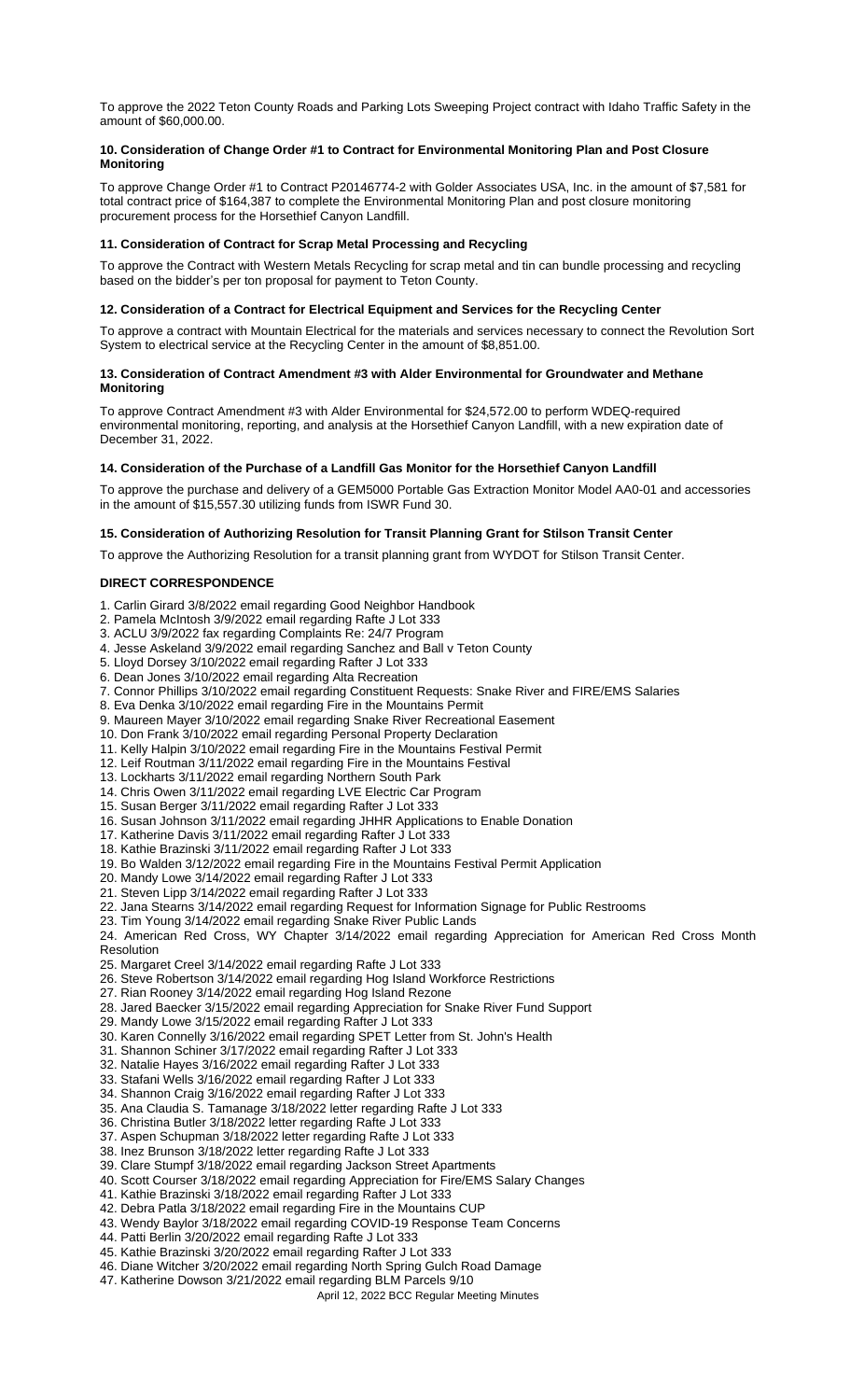48. Mike Schupman 3/21/2022 letter regarding Rafter J Lot 333 Support 49. Carolyn Jefferson 3/21/2022 letter regarding Rafter J Lot 333 Support 50. Franklin Powell 3/21/2022 letter regarding Rafter J Lot 333 Support 51. Katherine Wand 3/21/2022 letter regarding Rafter J Lot 333 Support 52. Kike Klecht 3/21/2022 letter regarding Rafter J Lot 333 Support 53. T. Hansen 3/21/2022 letter regarding Rafter J Lot 333 Support 54. Katie Williams 3/21/2022 letter regarding Rafter J Lot 333 Support 55. McKenzie Myers 3/21/2022 letter regarding Rafter J Lot 333 Support 56. Jim Williams 3/21/2022 letter regarding Rafter J Lot 333 Support 57. Lora Lynn Davis 3/21/2022 letter regarding Rafter J Lot 333 Support 58. Jordan Dansie 3/21/2022 letter regarding Rafter J Lot 333 Support 59. Wesley Hollinger 3/21/2022 letter regarding Rafter J Lot 333 Support 60. Jessica Lane 3/21/2022 letter regarding Rafter J Lot 333 Support 61. Jordan Longstreth 3/21/2022 letter regarding Rafter J Lot 333 Support 62. Patrick Kraushaar 3/21/2022 letter regarding Rafter J Lot 333 Support 63. Jennifer Rice 3/21/2022 letter regarding Rafter J Lot 333 Support 64. Chelsey Davis 3/21/2022 letter regarding Rafter J Lot 333 Support 65. Mirna Solano 3/21/2022 email regarding Rafter J Lot 333 Support 66. Patricia Theismann 3/21/2022 letter regarding Rafter J Lot 333 Support 67. Lexi Boyer 3/21/2022 letter regarding Rafter J Lot 333 Support 68. Stephen Felando 3/21/2022 letter regarding Rafter J Lot 333 Support 69. Anastasia Kovyazina 3/21/2022 letter regarding Rafter J Lot 333 Support 70. Collin Vaughn 3/21/2022 letter regarding Rafter J Lot 333 Support 71. Oliver O'Conner 3/21/2022 letter regarding Rafter J Lot 333 Support 72. Seanna Archambeau 3/21/2022 letter regarding Rafter J Lot 333 Support 73. Hailee Brinton 3/21/2022 letter regarding Rafter J Lot 333 Support 74. Mary Todd 3/21/2022 letter regarding Rafter J Lot 333 Support 75. Deanna Hoffinger 3/21/2022 letter regarding Rafter J Lot 333 Support 76. Ric Fisher 3/21/2022 letter regarding Rafter J Lot 333 Support 77. Gabe Robertson 3/21/2022 letter regarding Rafter J Lot 333 Support 78. Carly Schupman 3/21/2022 letter regarding Rafter J Lot 333 Support 79. Jorge Moreno 3/21/2022 letter regarding Rafter J Lot 333 Support 80. Alaina McBride 3/21/2022 letter regarding Rafter J Lot 333 Support 81. Eunice Nicholson 3/21/2022 letter regarding Rafter J Lot 333 Support 82. Akop Manovkian 3/21/2022 letter regarding Rafter J Lot 333 Support 83. Samantha Filbert 3/21/2022 letter regarding Rafter J Lot 333 Support 84. Jared Marinelli 3/21/2022 letter regarding Rafter J Lot 333 Support 85. Kevin Donaghy 3/21/2022 letter regarding Rafter J Lot 333 Support 86. Tim Willman 3/21/2022 letter regarding Rafter J Lot 333 Support 87. T. Hansen 3/21/2022 letter regarding Rafter J Lot 333 Support 88. Katherine Wilkerson 3/21/2022 letter regarding Rafter J Lot 333 Support 89. Caity Owen 3/21/2022 letter regarding Rafter J Lot 333 Support 90. Heather Hendricks 3/21/2022 letter regarding Rafter J Lot 333 Support 91. Hayley Knafel 3/21/2022 letter regarding Rafter J Lot 333 Support 92. Ann Mills Cubb 3/21/2022 letter regarding Rafter J Lot 333 Support 93. Christopher Van Slyke 3/21/2022 letter regarding Rafter J Lot 333 Support 94. Eva Dabill 3/21/2022 letter regarding Rafter J Lot 333 Support 95. Susan Thomas 3/21/2022 letter regarding Rafter J Lot 333 Support 96. Summer Nicholas 3/21/2022 letter regarding Rafter J Lot 333 Support 97. Claire Haynes 3/21/2022 letter regarding Rafter J Lot 333 Support 98. Mark Long 3/21/2022 letter regarding Rafter J Lot 333 Support 99. Oscar Mejia 3/21/2022 letter regarding Rafter J Lot 333 Support 100. Steve Ware 3/21/2022 letter regarding Rafter J Lot 333 Support 101. Alan Farnsworth 3/21/2022 letter regarding Rafter J Lot 333 Support 102. Luis Gates 3/21/2022 letter regarding Rafter J Lot 333 Support 103. Jeff Eversan 3/21/2022 letter regarding Rafter J Lot 333 Support 104. Aspen Schupman 3/21/2022 letter regarding Rafter J Lot 333 Support 105. Ivez Bruinson 3/21/2022 letter regarding Rafter J Lot 333 Support 106. Deb Green 3/21/2022 letter regarding Rafter J Lot 333 Support 107. Rachel Kelles 3/21/2022 letter regarding Rafter J Lot 333 Support 108. Jay Tlougan 3/21/2022 letter regarding Rafter J Lot 333 Support 109. Amber Baejler 3/21/2022 letter regarding Rafter J Lot 333 Support 110. Zac Velarde 3/21/2022 letter regarding Rafter J Lot 333 Support 111. Ethan Schupman 3/21/2022 letter regarding Rafter J Lot 333 Support 112. Tiffani Day 3/21/2022 letter regarding Rafter J Lot 333 Support 113. John Hoffinger 3/21/2022 letter regarding Rafter J Lot 333 Support 114. Michael Bilger 3/21/2022 letter regarding Rafter J Lot 333 Support 115. K. Van Shyla 3/21/2022 letter regarding Rafter J Lot 333 Support 116. Wade Woodhouse 3/21/2022 letter regarding Rafter J Lot 333 Support 117. Andi Dornan 3/21/2022 letter regarding Rafter J Lot 333 Support 118. Cheyenne Cowley 3/21/2022 letter regarding Rafter J Lot 333 Support 119. Gisela Siwek 3/21/2022 letter regarding Rafter J Lot 333 Support 120. C. Calesi 3/21/2022 letter regarding Rafter J Lot 333 Support 121. Samantha Diaz 3/21/2022 letter regarding Rafter J Lot 333 Support 122. Charles Schupman 3/21/2022 letter regarding Rafter J Lot 333 Support 123. Sara Nolan 3/21/2022 letter regarding Rafter J Lot 333 Support 124. James Turley 3/22/2022 email regarding Rafter J Lot 333 Residents 125. Gabe Klamer 3/22/2022 email regarding Rafter J Lot 333 126. James Turley 3/22/2022 email regarding Rafter J Lot 333 127. James Turley 3/23/2022 email regarding Rafte J Lot 333 128. Patti Drui 3/23/2022 email regarding Rafter J Lot 333

129. Berkeley Brooks 3/24/2022 email regarding Fire In the Mountains CUP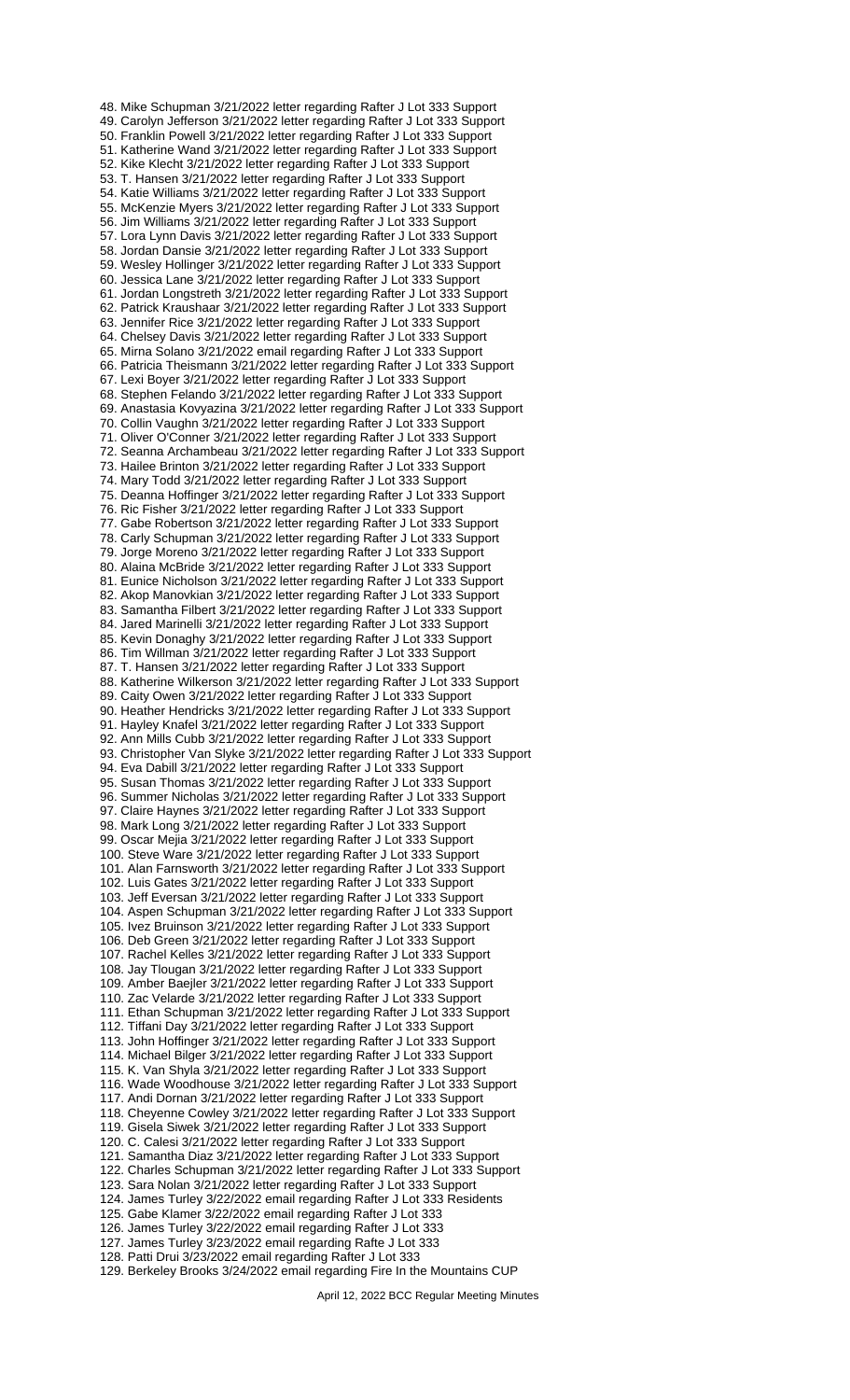130. Tom Licata 3/24/2022 email regarding Fire in the Mountains CUP 131. Kaylee Lang 3/24/2022 email regarding Fire in the Mountains CUP 132. Camille Obering 3/24/2022 email regarding Wilson WHY22 Speeds 133. Nonie Bockock 3/24/2022 email regarding Fire in the Mountains CUP 134. Carmen Miller 3/24/2022 email regarding Fire in the Mountains CUP 135. Jackson Livingood 3/24/2022 email regarding Fire in the Mountains CUP 136. Phil Blum 3/24/2022 email regarding Rafter J Lot 333 137. Katie Matthies 3/24/2022 email regarding Fire in the Mountains CUP 138. Matthew Thor 3/24/2022 email regarding Fire in the Mountains CUP 139. Erin Thor 3/24/2022 email regarding Fire in the Mountains CUP 140. Matthew Rosser 3/24/2022 email regarding Fire in the Mountains CUP 141. Tami Swearingen 3/25/2022 email regarding Bear Proof Trash 142. Marina Tiedemann 3/25/2022 email regarding Bear Proof Trash 143. Deborah Palmer 3/25/2022 email regarding Bearproof Trash 144. Dinah Fedorow 3/25/2022 email regarding Bear Proof Trash 145. Mary Shabbott 3/25/2022 email regarding Bearproof Trash 146. Elisa De Girolami 3/25/2022 email regarding Bearproof Trash 147. Richard Fluck 3/25/2022 email regarding Fire in the Mountains CUP 148. Diane Dickerson 3/25/2022 email regarding Bearproof Trash 149. Miller Resor 3/25/2022 email regarding Fire in the Mountains CUP 150. L. M. Hussenbux 3/26/2022 email regarding Bearproof Trash 151. Joan Anzelmo 3/26/2022 email regarding Public Health Telework 152. Leslie Rohrkaste 3/26/2022 email regarding Bearproof Trash 153. Maria Corbit 3/28/2022 email regarding Bearproof Trash 154. Ann Ryan 3/28/2022 email regarding Bearproof Trash 155. Clara Frances Floreani 3/28/2022 email regarding Rafter J Lot 333 156. Tote Turner 3/28/2022 letter regarding Rafter J Lot 333 157. Amy Gertsch 3/28/2022 email regarding Fire in the Mountains CUP 158. Jayne Ottman 3/28/2022 email regarding Wildlife Impact 159. Tom Goicoechea 3/28/2022 email regarding Fire in the Mountains CUP 160. Chelsea Robers 3/29/2022 letter regarding Rafter J Lot 333 161. Crisdina Caleri 3/29/2022 letter regarding Rafter J Lot 333 162. Natalia V.G. 3/29/2022 email regarding Rafter J Lot 333 163. Jessica Duong 3/29/2022 email regarding Rafter J Lot 333 164. Connie Huspek 3/29/2022 email regarding Rafter J Lot 333 165. Leon Johnson 3/29/2022 email regarding Fire in the Mountains CUP 166. Sally Linhardt 3/29/2022 email regarding Rafter J Lot 333 167. Cecilia Mink 3/29/2022 email regarding LDRs Re: Wildlife 168. Mary Chessman 3/29/2022 email regarding Rafter J Lot 333 169. Anna Knaeble 3/29/2022 email regarding Rafte J Lot 333 170. KTB 3/30/2022 email regarding Bearproof Trash 171. Betty Winholtz 3/30/2022 email regarding Bearproof Trash 172. Wallie winholtz 3/30/2022 email regarding Bearproof Trash 173. Tim Miller 3/30/2022 email regarding Village Parcel Future Use 174. James Springer 3/30/2022 email regarding Fire in the Mountains 175. Tim Sobalsky 3/31/2022 email regarding Fire in the Mountains 176. Cody Mulligan 3/31/2022 letter regarding Rafter J Lot 333 177. Christie Schuster 3/31/2022 letter regarding Rafter J Lot 333 178. Susan Perkins 3/31/2022 email regarding Rafter J Lot 333 179. Donald D. Cooke 4/1/2022 email regarding Rafter J Lot 333 180. Kathy Greger 4/1/2022 email regarding Rafter J Lot 333 181. Cathy Hummel 4/1/2022 email regarding Bear Proof Trash Cans 182. Thomas Patterson 4/1/2022 email regarding Rafter J Lot 333 183. Brenda Manning 4/1/2022 email regarding Bear Proof Trash 184. Alexa Spiegel 4/1/2022 email regarding Bearproof Trash 185. Barbara Bridges 4/3/2022 email regarding Rafter J Lot 333 186. Karilyn Brodell 4/1/2022 email regarding Rafter J Lot 333 187. Linda Williams 4/4/2022 email regarding Development Proposals for HWY 390 188. Linda Williams 4/4/2022 email regarding Glamping Proposal for State Lands 189. Chuck Wright 4/4/2022 email regarding Rafter J Lot 333 190. Jayne Ottman 4/4/2022 email regarding State Land Glamping 191. Kathie Brazinski 4/4/2022 email regarding Rafter J Lot 333 192. Jolene Schwan 4/4/2022 letter regarding Rafter J Lot 333 193. Samantha Eddy 4/4/2022 letter regarding Rafter J Lot 333 194. Maia Albert 4/4/2022 letter regarding Rafter J Lot 333 195. Angela Brooks 4/4/2022 letter regarding Rafter J Lot 333 196. Gracie Mae Brooks 4/4/2022 letter regarding Rafter J Lot 333 197. Tom Schneider 4/4/2022 letter regarding Rafter J Lot 333 198. Neveah Carr 4/4/2022 letter regarding Rafter J Lot 333 199. Heidi Oste 4/4/2022 email regarding Rafter J Lot 333 200. Alyssa Koinis 4/4/2022 letter regarding Rafter J Lot 333 201. Jenna Martin 4/4/2022 letter regarding Rafter J Lot 333 202. Ceilia Ray 4/4/2022 letter regarding Rafer J Lot 333 203. Marina Tiedemann 4/4/2022 letter regarding Bear Proof Trash 204. Kyle Thompson 4/4/2022 email regarding Fire in the Moutnains 205. Chelsea Carson 4/4/2022 email regarding Bearproof Trash/Wildlife Feeding 206. Peter Moyer 4/4/2022 email regarding Teton Village Parcel 207. Donald D. Cooke 4/4/2022 email regarding Rafter J Lot 333 208. Judy Legg 4/4/2022 email regarding Rafter J Lot 333 209. Jill Callahan 4/4/2022 email regarding Arts for All Funding 210. Janis Allen 4/4/2022 email regarding Rafter J Lot 333 211. Carol Schneebeck 4/4/2022 email regarding Rafter J Lot 333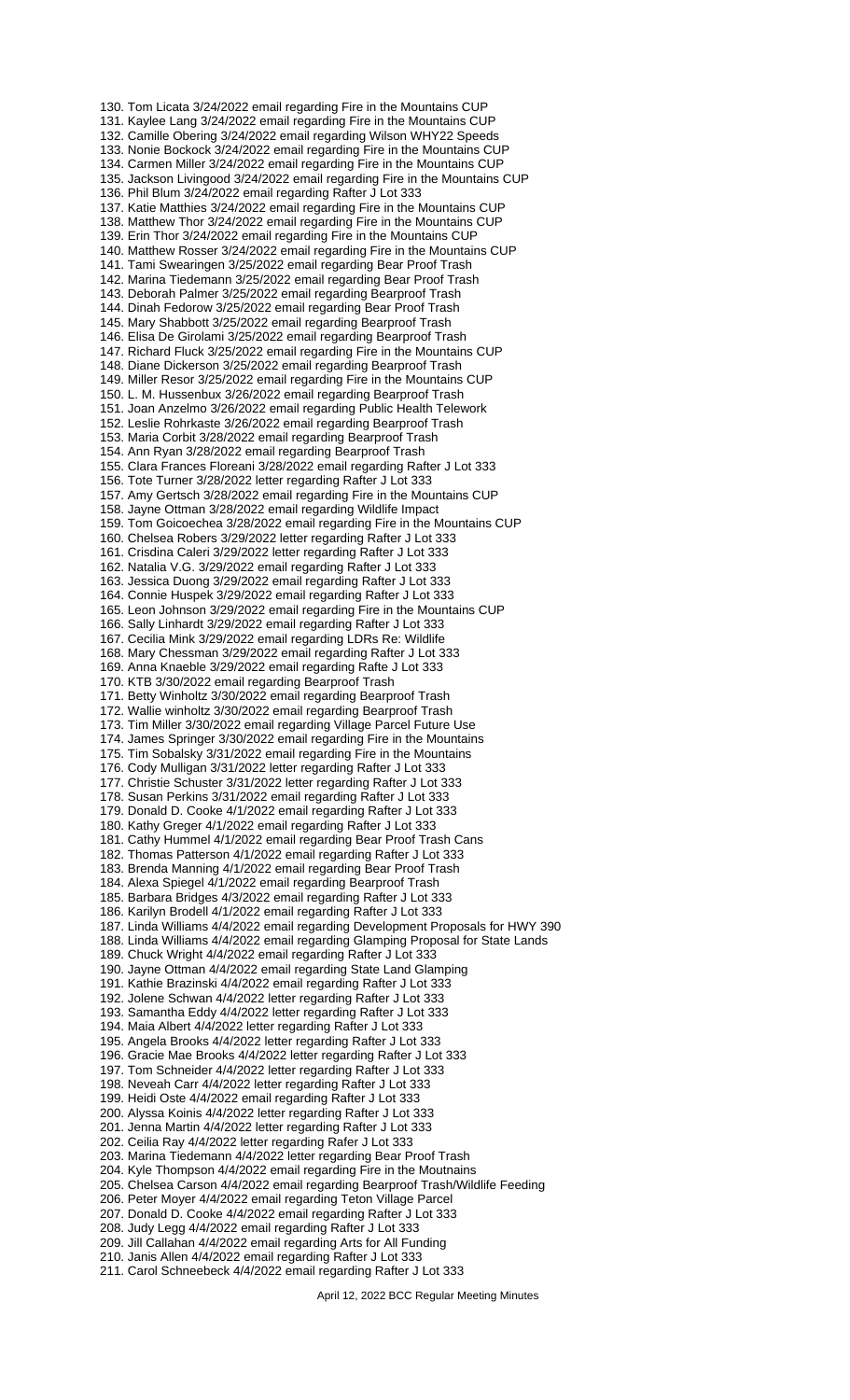- 212. Stoney Fritz 4/4/2022 email regarding Rafter J Lot 333
- 213. Gina Lipp 4/4/2022 email regarding Rafter J Lot 333
- 214. Cindy Satagaj-Radda 4/4/2022 email regarding Rafter J Lot 333
- 215. Jeannie Beyer 4/4/2022 email regarding Bearproof Trash
- 216. James Turley 4/4/2022 email regarding Rafter J Lot 333
- 217. Lee Naylon 4/4/2022 email regarding Rafter J Lot 333
- 218. Mark Lovett 4/5/2022 email regarding Rafter J Lot 333
- 219. Margaret Creel 4/5/2022 email regarding Rafter J Lot 333
- 220. Pamela McIntosh 4/4/2022 email regarding Rafter J Lot 333
- 221. Bobbie Dailey 4/5/2022 email regarding Rafter J Lot 333 222. Karen Jerger 4/5/2022 email regarding Rafter J Lot 333
- 223. Lucinda Krajsky 4/5/2022 email regarding Rafter J Lot 333

#### **PUBLIC COMMENT**

Public comment was given by Kevin Cochary regarding a request for a joint-powers board for senior housing and care services in Teton County.

#### **MATTERS FROM COMMISSION AND STAFF**

#### **2. Consideration for Purchase of Fire Engine Clean Exhaust Filter**

A motion was made by Commissioner Epstein and seconded by Commissioner Barron to continue this item to the Board of County Commissioners meeting on the 19th of April, 2022. Vice-Chairman Propst called for a vote. The vote showed all in favor and the motion carried.

#### **3. Consideration of Contract for Fair Panic Alarm**

Rachel Grimes, Fairgrounds Manager, presented to the Board for Consideration of approval a contract with Mountain Alarm & Security to install a panic button in the Fair Office.

A panic button at the front desk in the Fair Office will increase employee safety for Fairgrounds staff. Year-round, staff are assisting a wide array of customers from residents and Fairgrounds users to tourists. Inquiries range from parking and camping on the Fairgrounds, facility rentals, JH Rodeo information and tickets sales, Fair information, and ticket sales, as well as information about various special events. With the Fairgrounds being across town from both the Police Department and Sheriff's Office, time is of the essence in the event of an emergency. The installation fee is \$1245.38. Funds have been requested and approved in the amount of \$2,000.00 in budget item #32-4-032-803-000 (CAPITAL - Equipment) for FY22. This contract is for \$50 per month for 36 months commencing on the date of install.

#### There was no public comment.

A motion was made by Commissioner Epstein and seconded by Commissioner Newcomb to approve the contract with Mountain Alarm & Security to install and monitor a panic button located in the Fair Office. Vice-Chairman Propst Called for a vote. The vote showed three in favor and the motion carried 3-1 with Commissioner Barron opposed.

#### **16. Consideration of MOU with WYDOT for WY-22 Pathways and Crossings**

Heather Overholser, Director of Public Works, presented to the Board for consideration of approval a Memorandum of Understanding between WYDOT and Teton County, WY related to the Wilson to Stilson pathway and crossings of WY-22 and Fish Creek.

On December 6, 2021, the County Commission approved a letter of agreement in response to a proposal from WYDOT for the planning, design and construction of the Wilson to Stilson Pathway, including two grade-separated crossings of WY-22 and one bridge over Fish Creek. The Commission requested that WYDOT provide an MOU to formalize the agreement, which is being brought to the Board for consideration. Specifically, the MOU includes: WYDOT funding and constructing the Green Lane pathway underpass as part of the Snake River Bridge/22-390 intersection project (County is responsible for the planning, NEPA and design); Teton County constructing the pathway from Wilson to Stilson and a pathway bridge over Fish Creek to the south of the highway bridge, funded in part by the BUILD grant; and, Teton County planning, designing, and constructing (if found to be feasible) a grade-separated (tunnel or overpass) pathway crossing of WY-22 at the Wilson School, for which WYDOT has committed \$400,000 of State funding.

Teton County will provide local funding to cover all remaining costs for the Wilson School grade-separated crossing. Lastly, the MOU commits Teton County and WYDOT to a target completion date of October 31, 2023 for all project components identified in the MOU.

Public comment was given by Tim Young.

A motion was made by Commissioner Barron and seconded by Commissioner Epstein to approve the Memorandum of Understanding with WYDOT for the Wilson to Stilson pathway and crossings of WY-22 and Fish Creek. Vice-Chairman Propst Called for a vote. The vote showed all in favor and the motion carried.

### **MATTERS FROM PLANNING AND DEVELOPMENT**

**Permit:** AMD2021-0006<br>**Applicant:** Teton County D **Applicant:** Teton County Department of Planning and Building Services **Presenter:** Ryan Hostetter **Request:** Pursuant to Wyoming Statute §16-3-103 and §18-5-202(b) and (c) that Teton County is considering adoption of amendments to the Teton County Land Development Regulations (LDRs) to update the wildlife feeding and bear conflict area standards. This amendment proposal is made by the Teton County Planning Division at the direction of the Teton County Board of County Commissioners to update the Natural Resource Land Development Regulations in phases. The proposed amendments would update and clarify certain standards related to wildlife feeding requirements in 5.1.3 of the LDRs, bear conflict areas in 5.2.2 of the LDRs, and requirement for bear resistant trash containers county-wide.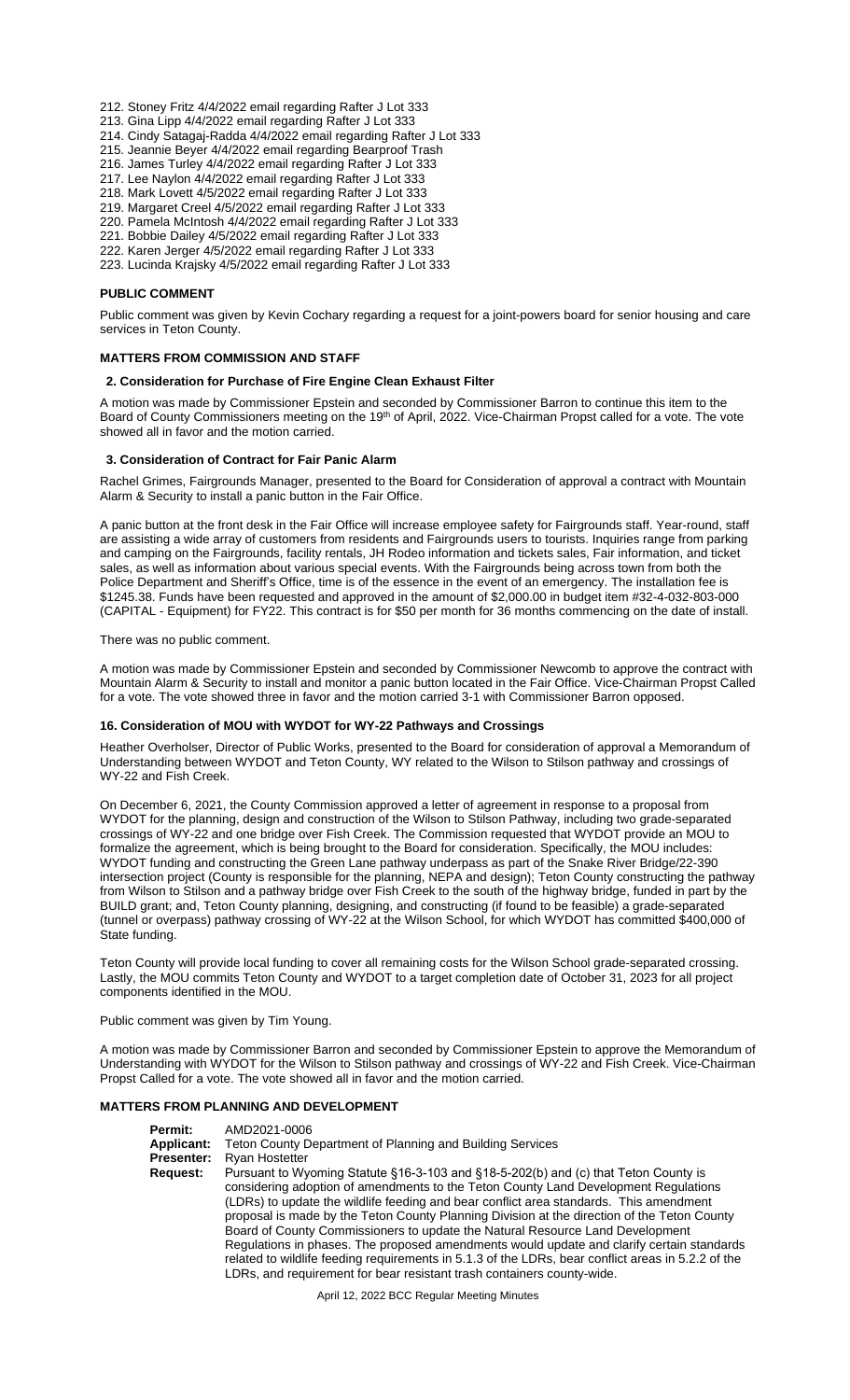#### **Location:** Countywide

Ryan Hostetter, Principal Long-Range Planner, presented to the Board for consideration of approval a Proposal to amend the Teton County Land Development Regulations (LDRs), pursuant to Section 8.7.1, to amend Section 5.1.3, Wild Animal Feeding and add Bear Conflict Area Standards within this section, and remove Section 5.2.2. Bear Conflict Area Standards. This amendment is made by the Teton County Planning Division at the direction of the Teton County Board of County Commissioners to update the Natural Resource Land Development Regulations in phases. The proposed amendments include standards for feeding of wildlife (prohibition), keeping of wildlife attractants, and removal of the bear conflict zones which would require bear proof trash containers countywide rather than in limited areas.

This proposed text amendments include an update to both the Wild Animal Feeding and Bear Conflict Area regulations outlined in section 5.1.3 and 5.2.2 of the LDRs. The update includes additional requirements for securing wildlife attractants such as compost piles and food bearing gardens as well as requiring bear resistant trash enclosures countywide. The updates are a cooperative effort between the County Long Range Planning division, Integrated Solid Waste and Recycling, County Public Works, Wyoming Department of Game and Fish (WGFD), Jackson Hole Wildlife Foundation, Greater Yellowstone Coalition, the Teton Conservation Alliance, multiple waste haulers in Teton County, and several interested members of the public.

Mike Boyce with Wyoming Game and Fish answered questions from the Board about the effect of bears on apiary businesses.

The meeting recessed at 9:54 a.m. and reconvened at 10:02 a.m.

Public comment was given in-person by Taylor Phillips, Rich Bloom, Opie Garvin, Stephan Fodor, Kristin Coombs, Drew Gath, Savannah Rose, Judy Battala, Penny Maldonaldo, Renee Seidler, and Grant Gallagher.

Public comment was given via Zoom by Anna Olson, Dan Thompson, Ian McGregor, and Chelsea Carson.

A motion was made by Commissioner Newcomb and seconded by Commissioner Epstein to recommend approval of AMD2021-0006, as presented in the draft dated February 28, 2022, to amend Section 5.1.3, Wild Animal Feeding and add bear conflict standards within this section and remove Section 5.2.2. Bear Conflict Area Standards, being able to make the findings of Section 8.7.1. as recommended by the Planning Director.

Commissioner Barron proposed a friendly amendment to change the enforcement date to November 1, 2022 given the supply challenges, and low staffing of compliance officers.

The Vice-Chairman asked for clarification on Commissioner Barron's friendly amendment. Commissioner Barron clarified that he asked for an implementation date of July 1, 2022 with an enforcement date of November 1, 2022.

Commissioner Newcomb, the motion maker, and Commissioner Epstein, the second to the motion, accepted Commissioner Barron's friendly amendment, and the motion was altered to include "enforcement will not begin until November 1st, 2022.'

Vice-Chairman Propst called for a vote. The vote showed all in favor and the motion carried.

The meeting recessed at 10:56 a.m. and reconvened at 11:06 a.m.

| Permit:           | PUD2021-0001                                                                                                                                                                                                                 |
|-------------------|------------------------------------------------------------------------------------------------------------------------------------------------------------------------------------------------------------------------------|
| <b>Applicant:</b> | STAGE STOP INC.                                                                                                                                                                                                              |
| Presenter:        | Chandler Windom                                                                                                                                                                                                              |
| <b>Request:</b>   | Planned Residential Unit (PUD) Amendment pursuant to Section 8.7.3 of the Teton County<br>Land Development Regulations to amend the Rafter J Ranch PUD, specifically those uses<br>allowed on Lot 333 of the Rafter J Ranch. |
| <b>Location:</b>  | 3000 W Big Trail Drive, or Lot 333, is situated in the northeast corner of the Rafter J Ranch<br>Subdivision. The property is zoned Planned Unit Development Rural-3 and is not within any<br>Overlays.                      |
| Permit:           | CUP2021-0005                                                                                                                                                                                                                 |
| Applicant:        | STAGE STOP INC.                                                                                                                                                                                                              |
| Presenter:        | Chandler Windom                                                                                                                                                                                                              |
| <b>Request:</b>   | Conditional Use Permit pursuant to Section 8.4.2 of the Teton County Land Development<br>Regulations to allow for Workforce Apartments at the Legacy Lodge.                                                                  |
| Location:         | 3000 W Big Trail Drive, or Lot 333, is situated in the northeast corner of the Rafter J Ranch                                                                                                                                |
|                   | Subdivision. The property is zoned Planned Unit Development Rural-3 and is not within any                                                                                                                                    |
|                   | Overlays.                                                                                                                                                                                                                    |

Chandler Windom, Senior Planner, presented to the Board for consideration of approval a Planned Unit Development Amendment (PUD) pursuant to Section 8.7.3 of the Teton County Land Development Regulations (LDRs) to allow for Apartments at the Legacy Lodge (Lot 333). There was also on the agenda a Conditional Use Permit (CUP) pursuant to Section 8.4.2 of the Teton County Land Development Regulations (LDRs) to allow for Workforce Apartments at the Legacy Lodge, but the CUP would be presented and voted on, only if the first item, the PUD amendment passed. Thus, only the PUD amendment was presented by Ms. Windom.

The application is to amend the Rafter J Planned Unit Development (PUD) to allow for a primary residential use, specifically Apartments. The site is Lot 333 of Rafter J Ranch and is subject to the Rafter J Planned Unit Development (PUD). The occupancy of future apartment units is intended for members of the Teton County Workforce. Currently the PUD identifies Lot 333 as the "Ranch Headquarters & Local Commercial." The proposal is to retrofit the vacant assisted living center at 3000 W Big Trail Drive, i.e., the Legacy Lodge, into an Apartment building for members of the Teton County Workforce.

The meeting recessed at 11:58 a.m. and reconvened at 1:32 p.m.